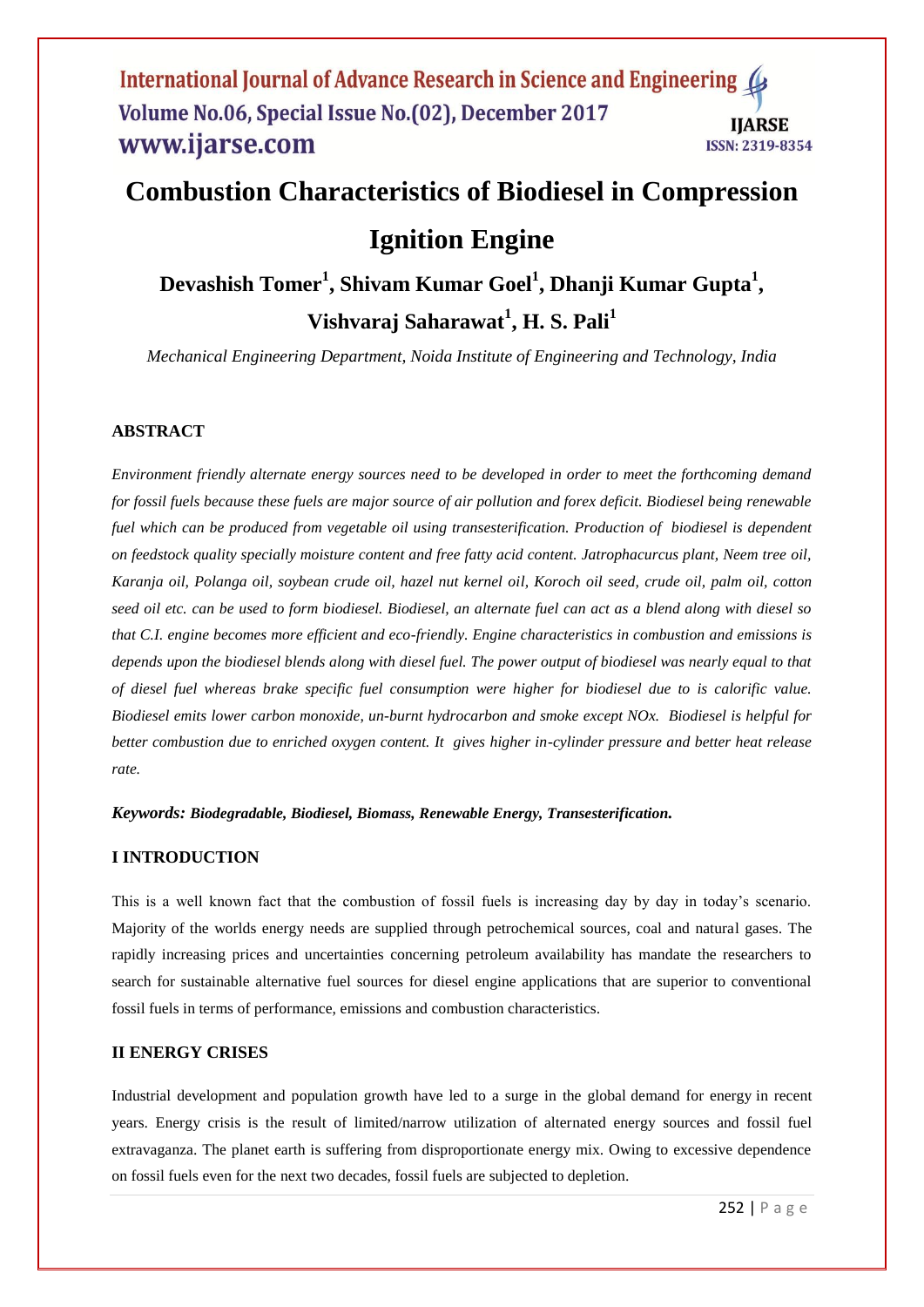## International Journal of Advance Research in Science and Engineering ( Volume No.06, Special Issue No.(02), December 2017 **IJARSE** www.ijarse.com ISSN: 2319-8354

 Consumption of world primary energy is increasing sharply every year and this will lead to future energy crisis. Shortages of fossil fuels were found in many countries. China experienced severe energy shortages towards the end of 2005 and again in early 2008. During the latter crisis they suffered severe damage to power networks along with diesel and coal shortages[1]. Nepal experienced severe energy crisis in 2015 when India created an economic blockade to Nepal. Nepal faced the shortages of various kinds of petroleum products which affected severely on Nepal's economy. And there are several other countries which are affected by the scarcity of fossil fuels. Many considerations have been taken to eradicate such problems.

#### **2.1. Energy Scenario**

Around 41% of total electricity generation across the globe relies on coal fired power plants. Despite severe environmental threats leading to global warming via greenhouse gas effect, the share of such utilization is unparalleled in advanced countries like China, Australia and other European states[2]. We have just witnessed 23rd International Climate Change Conference in Paris where global leaders gathered together to justify on their participation and contribute in resolving issues dealing with severe climate change.

India's power sector is one of the most diversified in the world. Sources of power generation range from conventional sources such as coal, lignite, natural gas, oil, hydro and nuclear power to viable non-conventional sources such as wind, solar, and agricultural and domestic waste. Electricity demand in the country has increased rapidly and is expected to rise further in the years to come.

#### **III ALTERNATIVE FUELS FOR DIESEL ENGINE - BIODIESEL**

This is a well known fact that the combustion of fossil fuels is increasing day by day in today's scenario. Majority of the worlds energy needs are supplied through petrochemical sources, coal and natural gases. Rising petroleum prices and increasing threat to the environment from exhaust emissions and global warming have generated intense international interest in developing alternative nonpetroleum fuels for engines. Recently, biodiesel has become attractive because of its environmental benefits and the facts that it is non-toxic, biodegradable and can be made from renewable resources[3].

Therefore, in the verge of finding an alternative fuel the biodiesel is found as the most promoting for both the substitution of fossil fuel and also for the socio-economic development of the global world.

#### **3.1. Biodiesel**

Biodiesel is mono-alkyl esters of long chain fatty acids derived from renewable feed stock like vegetable oils and animal fats. It is produced by Transesterification in which, oil or fat is reacted with a monohydric alcohol in presence of a catalyst. This process decreases the viscosity, density and flash point of the raw material. The biodiesel molecular structure consisting of linear esters, allows similar physical–chemical properties compared to mineral diesel oil[4]. A large variety of plants that produce non-edible oils can be considered for biodiesel production such as MadhucaIndica (Mahua), Jatrophacurcas (RatanJyot), Pongamiapinnata (Karanja), Soapnut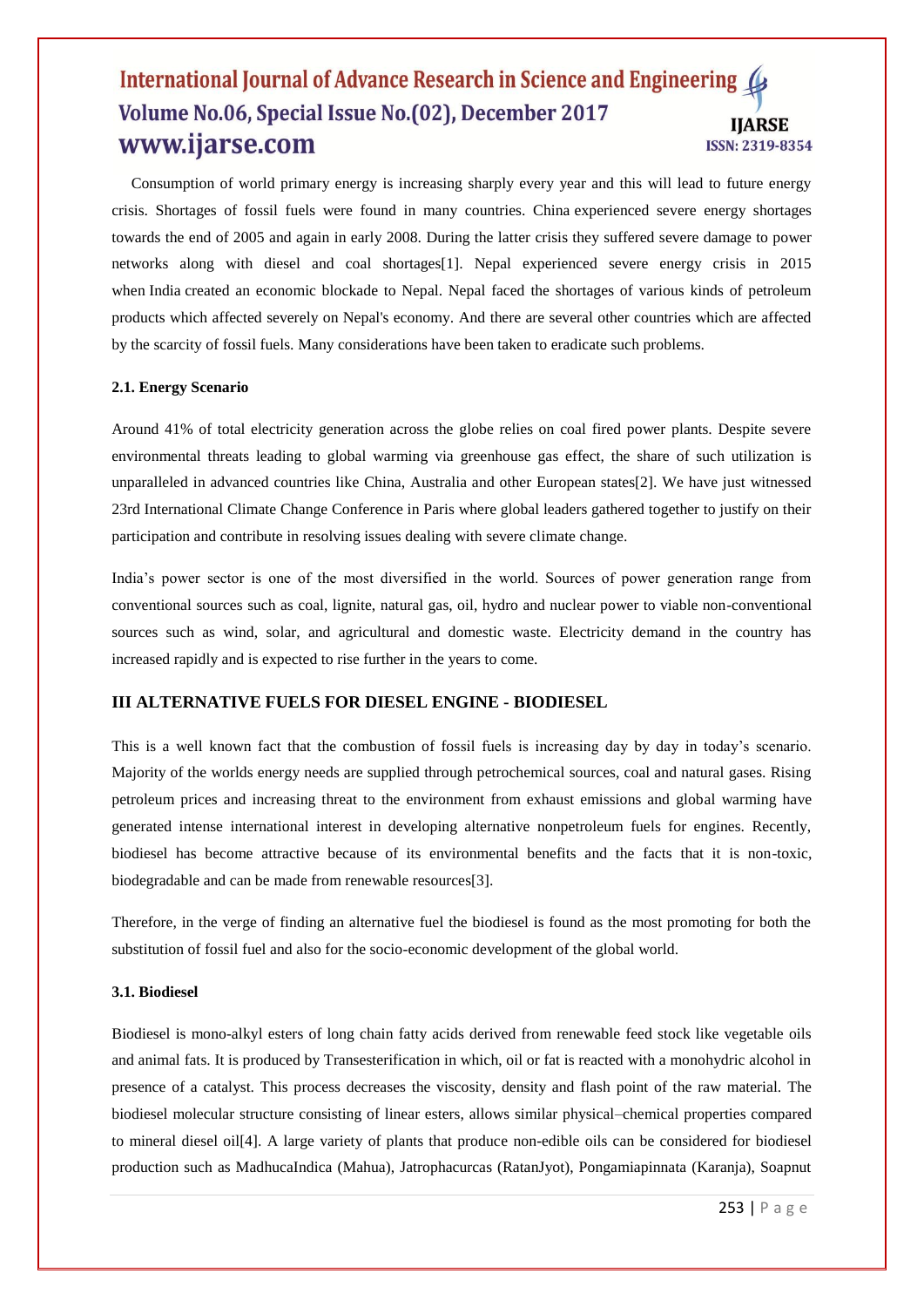## International Journal of Advance Research in Science and Engineering ( Volume No.06, Special Issue No.(02), December 2017 **IIARSE** www.ijarse.com ISSN: 2319-8354

(Sapindusmukorossi) and Meliaazadirachta (Neem)etc. are easily available in developing countries and are very economical comparable to edible oils.

#### **3.2. Biofuel Scenario**

In recent years, bioenergy has drawn attention as a sustainable energy source that may help cope with rising energy prices, but also maybe provide income to poor farmers and rural communities around the globe. Rising fuel prices, growing energy demand, concerns over global warming from GHG emissions and increased openness to renewable energy resources, domestic energy security, and the push for expansion into new markets for crops in the face of world trade outlooks are all factors driving interest in expanding bioenergy use. However, developing countries with tropical climates may have a comparative advantage in growing energy rich biomass; and second-generation technologies could enable expansion of the range of feedstock used from the traditional sugarcane, maize, and rapeseed to grasses and trees that can thrive in less fertile and more drought prone regions. Potentially adverse impacts from a rapid bioenergy expansion include upward pressure on international food prices, making staple crops less affordable for poor consumers[5].

Growth demands energy. India is the world's fifth largest consumer of energy, and by 2030 it is expected to become the third largest, overtaking Japan and Russia. India has only 0.4 percent of the world's proven oil reserves. It is also projected to run out of coal, its primary source of energy, in forty years. Its domestic natural gas reserves are limited as well. In biofuels, the country has a ray of hope in providing energy security. The Indian approach to biofuels, in particular, is somewhat different to the current international approaches. An indicative target of 20% blending of biofuels, both for bio-diesel and bio-ethanol, by 2017 is proposed.

#### **IV COMBUSTION IN DIESEL ENGINE**

Combustion may be defined as a relatively rapid chemical combination of hydrogen and carbon in fuel with oxygen in air resulting in liberation of energy in the form of heat.

#### **4.1. How does a diesel engine combust?**

The diesel internal combustion engine differs from the gasoline powered Otto cycle by using highly compressed hot air to ignite the fuel rather than using a spark plug compression ignition rather than spark ignition). In the diesel engine, only air is initially introduced into the combustion chamber.

## **4.2. What is the pressure to ignite diesel?**

Diesel engines have no spark plugs to ignite the fuel. In the cylinder, the pressure is so great the temperature is very high. The pressure is so great (16:1 or 16.1337 bar) that the temperature becomes high enough to ignite the fuel without a spark plug.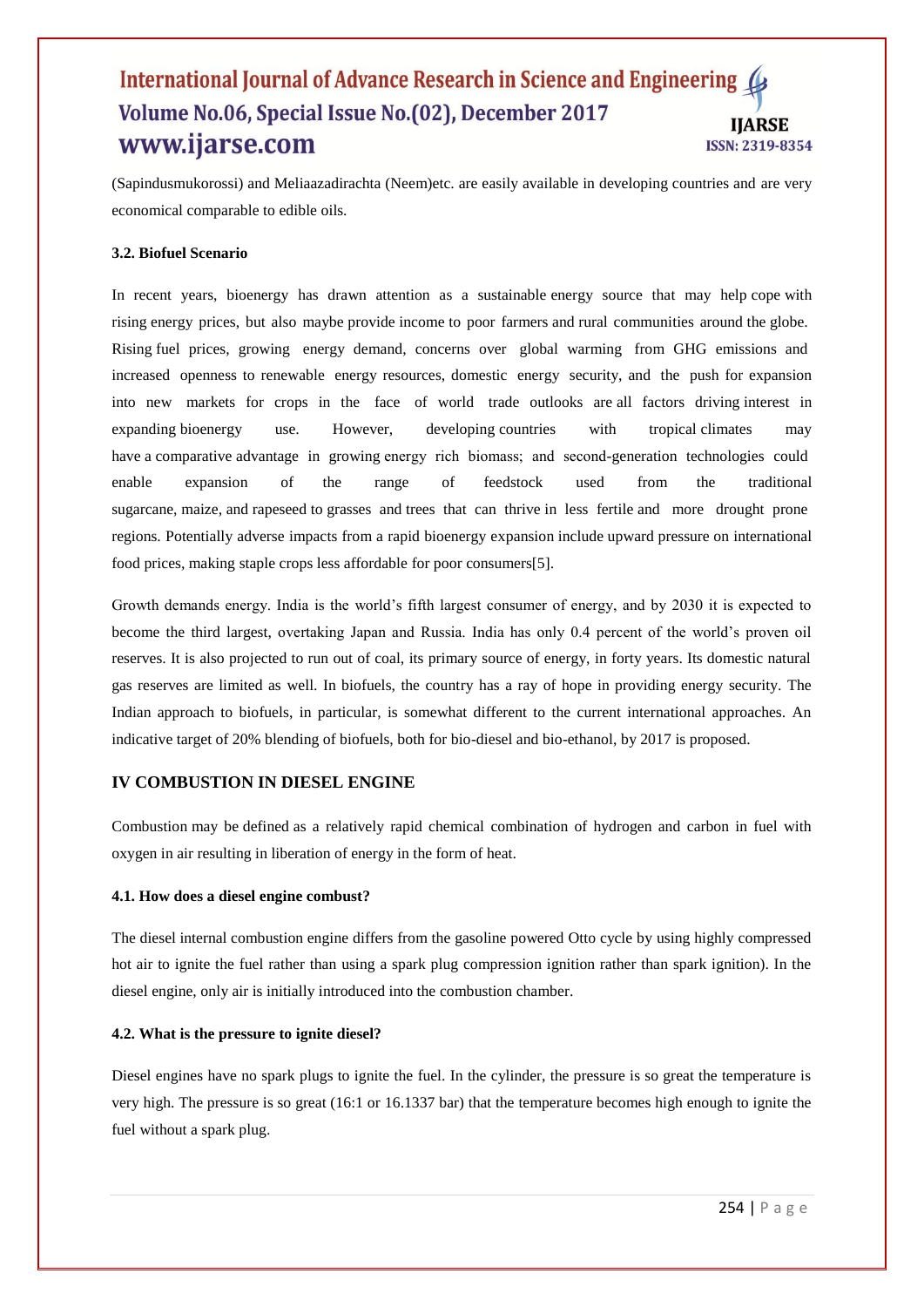## International Journal of Advance Research in Science and Engineering ( Volume No.06, Special Issue No.(02), December 2017 **IIARSE** www.ijarse.com ISSN: 2319-8354

# **V LITERATURE REVIEWS**

S. Kalligeros et al. [2003] described the fuel consumption and exhaust emissions measurements from a single cylinder, stationary diesel engine. The engine was fuelled with pure marine diesel fuel and blends containing two types of biodiesel, at proportions up to 50%. The two types of biodiesel appeared to have equal performance, and irrespective of the raw material used for their production, their addition to the marine diesel fuel improved the particulate matter, unburned hydrocarbons, nitrogen oxide and carbon monoxide emissions[6].

Avinash Kumar Agarwal et al. [2007] reviewed the production, characterization and current statuses of vegetable oil and biodiesel as well as the experimental research work carried out in various countries. This paper touches upon well-to-wheel greenhouse gas emissions, well-to-wheel efficiencies, fuel versatility, infrastructure, availability, economics, engine performance and emissions, effect on wear, lubricating oil etc. The properties and specifications of ethanol blended with diesel and gasoline fuel were also discussed. Special emphasis is placed on the factors critical to the potential commercial use of these blends. The effect of the fuel on engine performance and emissions (SI as well as compression ignition (CI) engines), and material compatibility is also considered [7].

Valeri I. Golovitchev et al. [2009] They compiled the liquid fuel properties and the existing detailed mechanism of methyl butanoate ester (MB) oxidation was supplemented by sub mechanism of two proposed fuel constituent components C7H16, and C7H8O to represent the combustion model for rape seed methyl ester. The detailed combustion mechanism was validated using shock tube ignition delay data under diesel engine conditions[8].

I. M. Atadashi et al. [2010] reviewed the technologies used for the biodiesel separation and purification, biodiesel quality, and its effects on diesel engines. Biodiesel biodegradability, lubricity, stability, economic importance, and gaseous emissions have been discussed [9].

C.D. Rakopoulos et al [2011] His experimental test were conducted on a turbo charged diesel engine in order to investigate the formation mechanism of nitric oxide, smoke, and combustion noise radiation during hot starting for various alternating fuel blends. The experimental tests matrix included three different fuels, neat diesel fuel and two blends of diesel fuel i.e. biodiesel or n-butanol. During the starting event the biodiesel blend resulted in deterioration of both pollutant emissions as well as increased combustions instability, while the normal butanol blend decreased significantly exaust gas opacity but increased notably NO emission[10].

S. Sivalakshmi et al [2012] They evaluated the effect of using diethyl ether as additive to biodiesel on the combustion, performance and emission characteristics at different loads and constant engine speeds. The results indicate that peak cylinder pressure and heat release rate is higher for BD5 (5% by volume) than those of neat biodiesel at almost all engine loads. The break thermal efficiency of diethyl ether blended biodiesel is higher as compared to biodiesel[11].